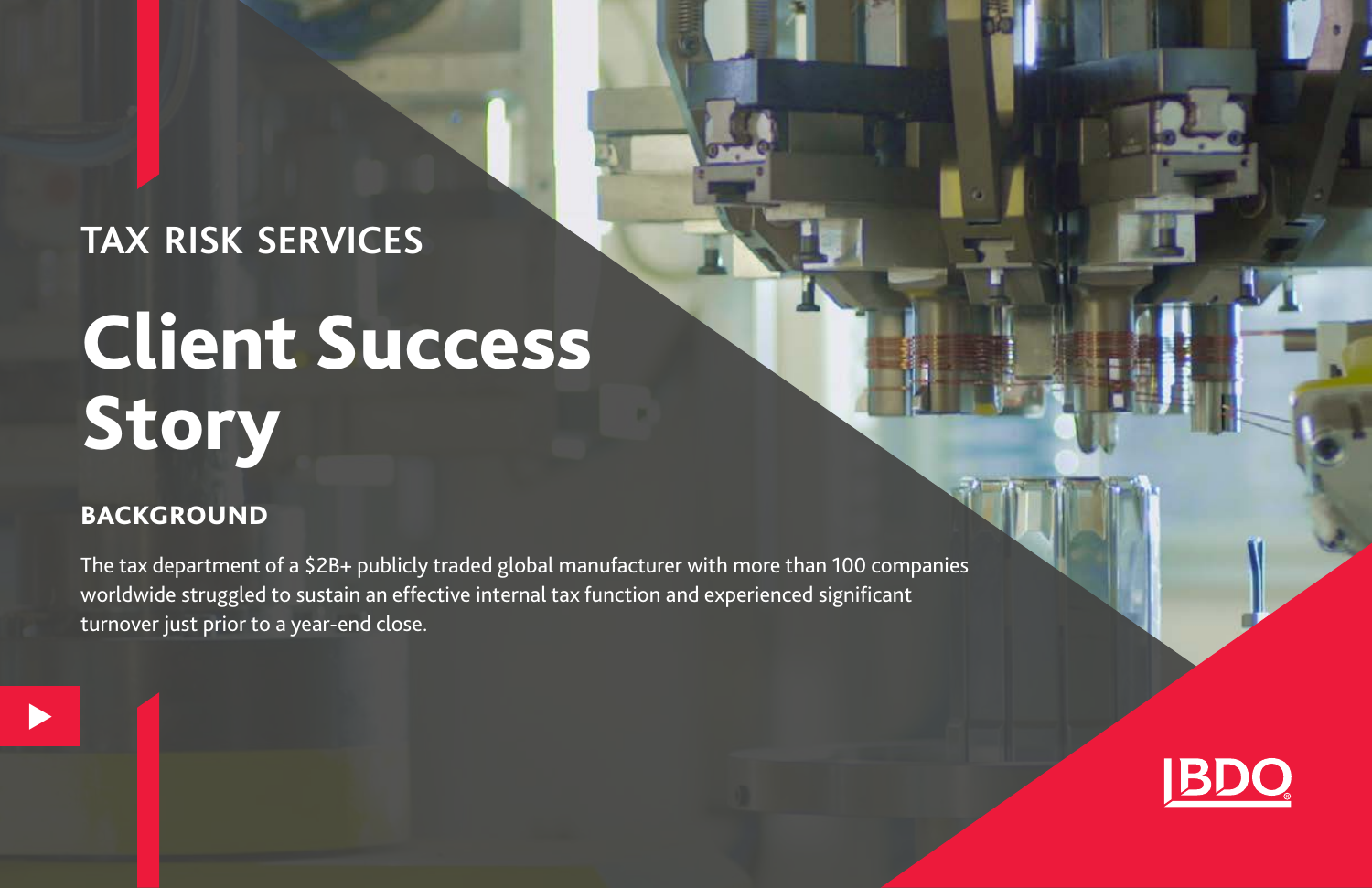$\blacktriangleright$ 

 $\leq$ 

The company was unable to timely complete its year-end tax provision and a material weakness was identified related to its internal controls around tax accounting.

Recognizing the need to stabilize its tax function, the company contacted BDO. BDO then mobilized a team to complete the company's global year-end tax provision for its 100+ legal entities worldwide within a tight time frame.

As a result, the company decided to restructure its tax function and adopt a model with BDO as its outsourced service provider. With a now-stabilized tax function in place, BDO developed and implemented a tax risk management framework to help mitigate the company's tax risk.



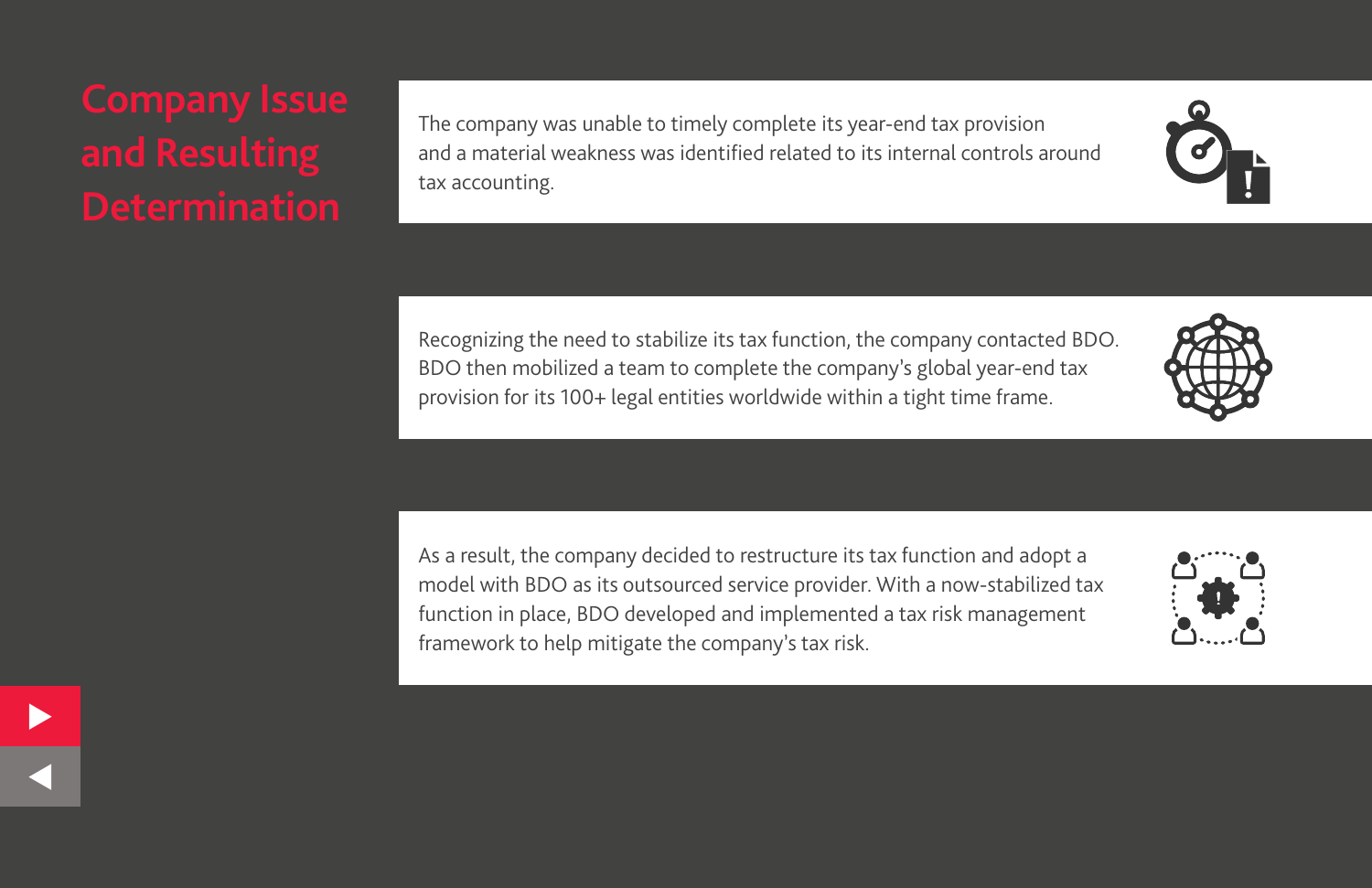### **BDO's Solution**



BDO helped structure a tax advisory committee, which included the CEO and other key business leaders of the company, and continues to provide advice.

- $\blacktriangleright$  The committee is governed by a charter and is chaired by the CFO.
- $\blacktriangleright$  The committee meets regularly to discuss business and tax initiatives. This includes providing counsel on tax matters, business and operational knowledge to ensure the business and tax strategies are aligned, and support to assist in managing global tax risk.

BDO helped implement processes enhancing communication between the businesses and the tax team as well as the internal control environment, including monthly divisional operations calls, finance leadership team calls and tax function participation on controller's calls.



In order to improve accuracy and completeness of tax returns and disclosures, BDO assisted in their creating a formal Tax Control Framework.